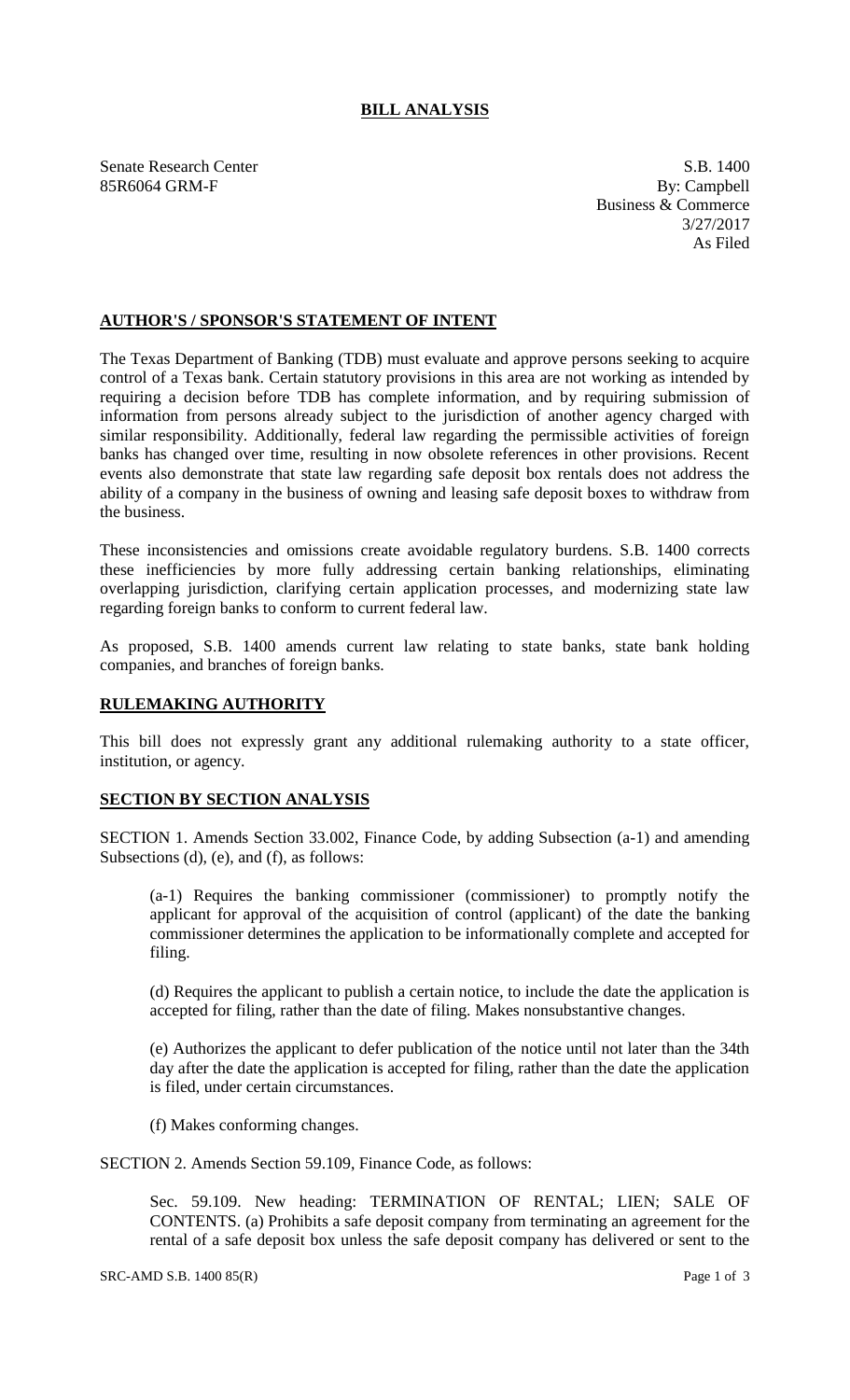lessee a notice not later than the 90th day before the date of the termination and has provided the lessee an opportunity to retrieve the contents during normal business hours throughout the duration of the notice period; or the payment for the rental of a safe deposit box is delinquent for at least six months, and the lessee fails to pay the rent due following notice provided under Subsection (a-1).

(a-1) Creates this subsection from existing text. Requires, rather than authorizes, a safe deposit company, if the payment for the rental of a safe deposit box is delinquent for at least six months, or if the rental agreement is otherwise terminated, to send notice to each lessee that the company will remove the contents of the box if the rent is not paid or, if the rental agreement is otherwise terminated, the contents are not retrieved before a certain date specified in the notice.

(a-2) Creates this subsection from existing text. Authorizes the safe deposit company to open the box in the presence of certain employees if the delinquent rent is not paid or, if the rental agreement is otherwise terminated, the contents are not retrieved before the date specified in the notice.

(b) Authorizes the safe deposit company to retain possession of the contents not later than two years from the date of the opening of the box plus a reasonable period to dispose of the box's contents. Authorizes the safe deposit company to sell all or part of the contents of the box in a specified manner if certain costs are not paid before the second anniversary of the date the box was opened, or if the rental agreement is being terminated for a reason other than delinquent payment, and the lessee has failed to retrieve the contents in a reasonable period after notice of the termination has been sent or delivered.

SECTION 3. Amends Section 202.001, Finance Code, by amending Subsection (a) and adding Subsection (a-1), as follows:

(a) Provides that this section applies to a company intending to acquire a Texas bank holding company or a Texas bank. Provides that for purposes of this section, a Texas bank holding company does not include a bank holding company of which the only subsidiaries are state savings banks.

(a-1) Creates this subsection from existing text. Requires a company described by Subsection (a), rather than a company intending to acquire a Texas bank holding company or a Texas bank, to submit certain information to the commissioner.

SECTION 4. Amends Sections 204.105(b) and (e), Finance Code, as follows:

(b) Prohibits a Texas state branch from accepting deposits of less than an amount equal to the standard maximum deposit insurance amount, rather than deposits of less than \$100,000, from citizens or residents of the United States unless certain criteria are met, among certain other exceptions to Subsection (a) (relating to certain circumstances under which a Texas state branch or agency is subject to certain statutes as if the Texas state branch were a Texas state bank).

(e) Provides that for purposes of this section:

(1) creates this subdivision from existing text. Makes conforming changes and redesignates existing Subdivisions (1) to (3) as Paragraphs (A) to (C).

(2) defines "standard maximum deposit insurance amount."

SECTION 5. Amends Section 204.203(a), Finance Code, as follows:

(a) Authorizes a registered Texas representative office of a foreign bank to engage in: